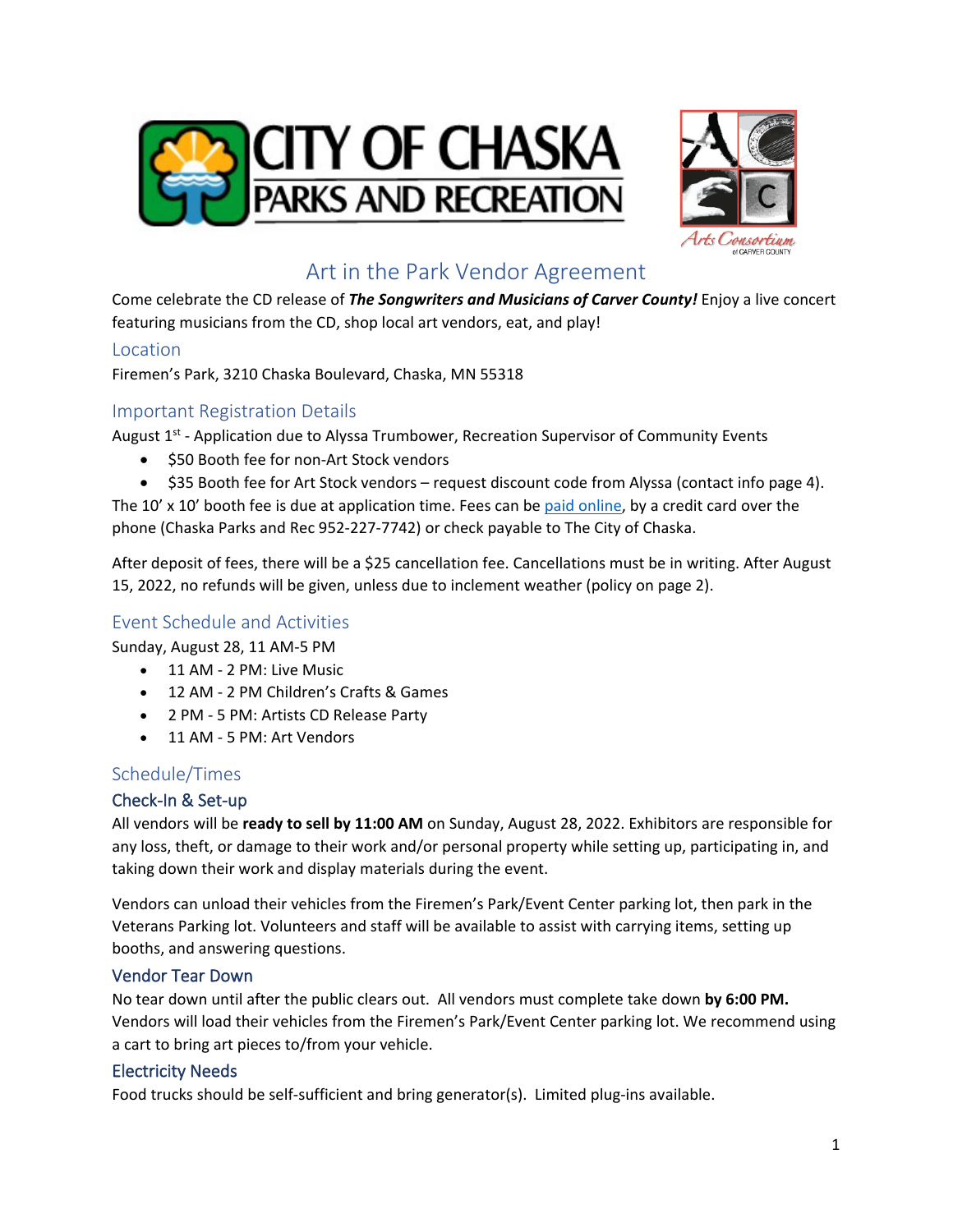## Menu for Food Vendors

Please include a list of all items and prices to be sold. Please be able to accept cash and credit cards.

#### Health Permit

All food vendors must be licensed to sell food products and provide a copy of the following licenses with their application: **State of Minnesota Mobile Food license.** 

## Notes and Reminders

Vendors must supply their own tent and/or awning with **weights**, table(s), chair(s), banner(s), and other supplies. Spaces will be marked and a map showing booth location will be provided prior to the event.

All tents use weights. Be certain that the weights are sufficient to sustain strong winds that sometimes occur during outdoor events. Vendors are responsible for properly securing their tents. **The City of Chaska does not allow stakes.**

All vendors are required to clean their area at the end of the event.

Each exhibitor must comply with all event policies and procedures as well as city, state and federal laws. The Chaska Parks and Recreation Supervisors reserve the right to make determination on any of the above policies and procedures. Compliance is verified during the festival. If any work is determined not to follow policies and procedures, artists agree to remove the work immediately. Failure to remove the work or failure to abide by any other policies and procedures may result in exhibitor's removal from Art in the Park and/or being prevented from future involvement.

### City of Chaska Cancellation-Inclement Weather Policy

If we must cancel, due to inclement weather, the following process will be followed:

- Cancellation before 4:30 p.m. on August  $27<sup>th</sup>$ , 2022: the City will refund the vendor. Every effort will be made to reschedule.
- Cancellation after 4:30 p.m. on August  $27<sup>th</sup>$ , 2022: the City will refund the artist.
- If the event is stopped by inclement weather/rain and not able to continue, the City will refund the vendor.

### Art in the Park Inclement Weather Plan

This event is rain or shine. In case of inclement weather, the event will be moved inside the Chaska Event Center. The **first 30 vendors to register and pay** for this event will receive an 8' x 8' inside space.

## Cancellation for Force Majeure

Upon occurrence of a Force Majeure event (as defined below), the City shall promptly notify the other party that a Force Majeure event has occurred and its anticipated effect on performance, including its expected duration or reschedule. If no reschedule is feasible, no compensation will be paid. A "Force Majeure" is an unforeseen event that (i) is beyond a Party's control and may include, but is not limited to, **Acts of God, significant inclement weather conditions, fire, flood, labor difficulties, strike, civil disturbance, war (whether declared or not) , riot, blackout, air raid, acts of public enemy, acts of terrorism, epidemic, pandemic, quarantine or any law, order, rules, regulations, acts or restraints of any governmental body of authority** and (ii) make it impossible or impractical to perform the obligations hereunder.